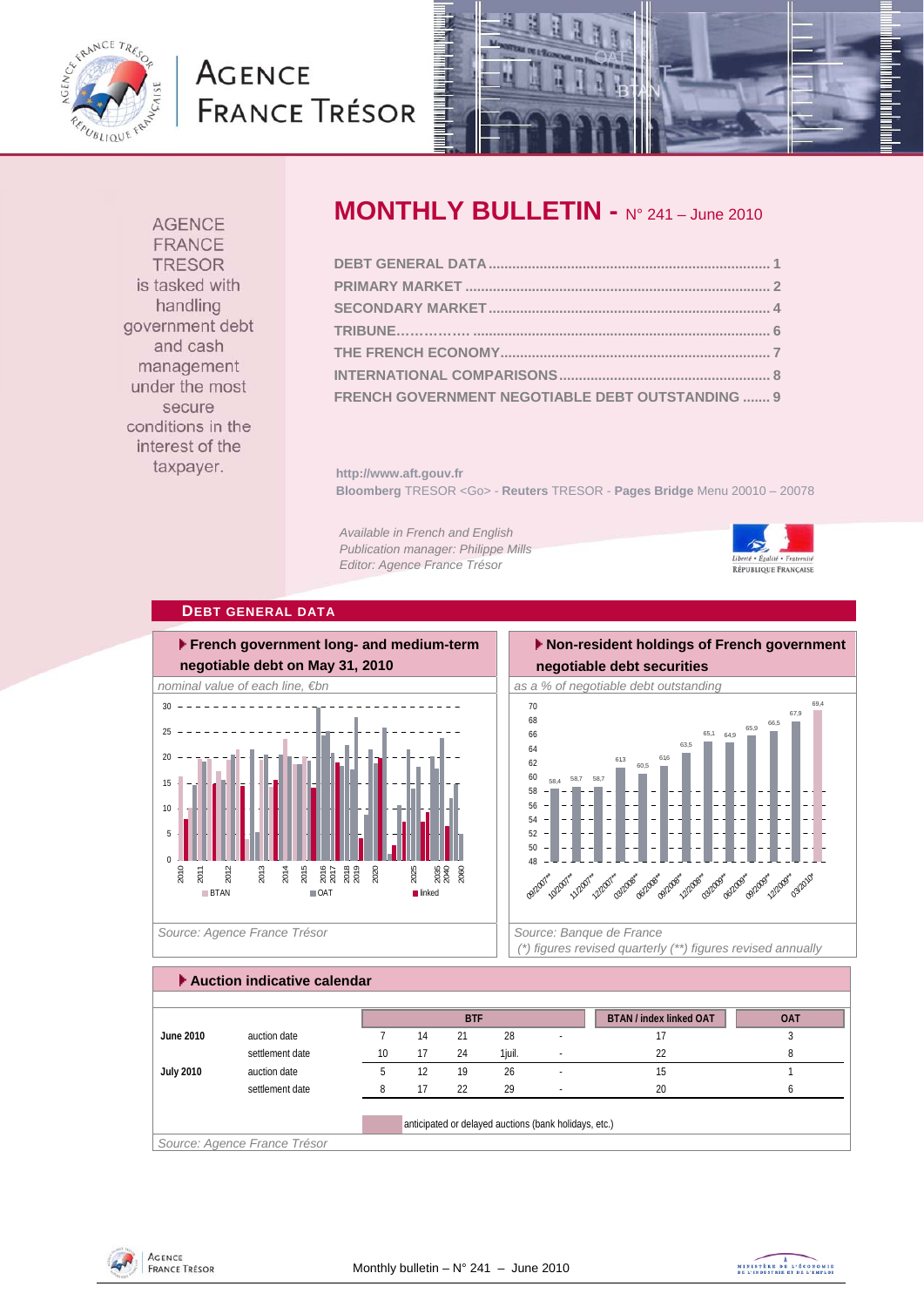#### **NEWS**

**The AFT is comfortable with the borrowing programme.** 

By the end of the first half-year, Agence France Trésor (AFT) had raised €126bn on the markets compared with a medium- and longterm annual borrowing programme of €188bn. The outturn rate therefore stands at 67%, up from 63% for the same period of last year.

AFT hence decided not to proceed with the auction initially planned for the first week of August. This decision, coupled with the borrowing programme's outturn rate, reflects the favourable reception French government securities have enjoyed since the beginning of the year. Indeed, the bidto-cover ratios for the auctions of 2 year and longer maturities were above two, thus attesting to the present strong demand for Treasury securities. In the current market context, the State is issuing at increasingly lower rate levels, with 2 to 50-year securities having a rate upon issue, since the beginning of the year, of 2.67%, compared with 2.95% for the whole of 2009 and 4.13% for 2008.

In the inflation-indexed bonds segment, the AFT has to date issued the equivalent of €13bn, i.e. 10% of the medium- and long-term issued amount, in line with what was set out in the borrowing programme at the end of December.

#### **PRIMARY MARKET**

 **Long- and medium-term financing over the year on May 31, 2010** 







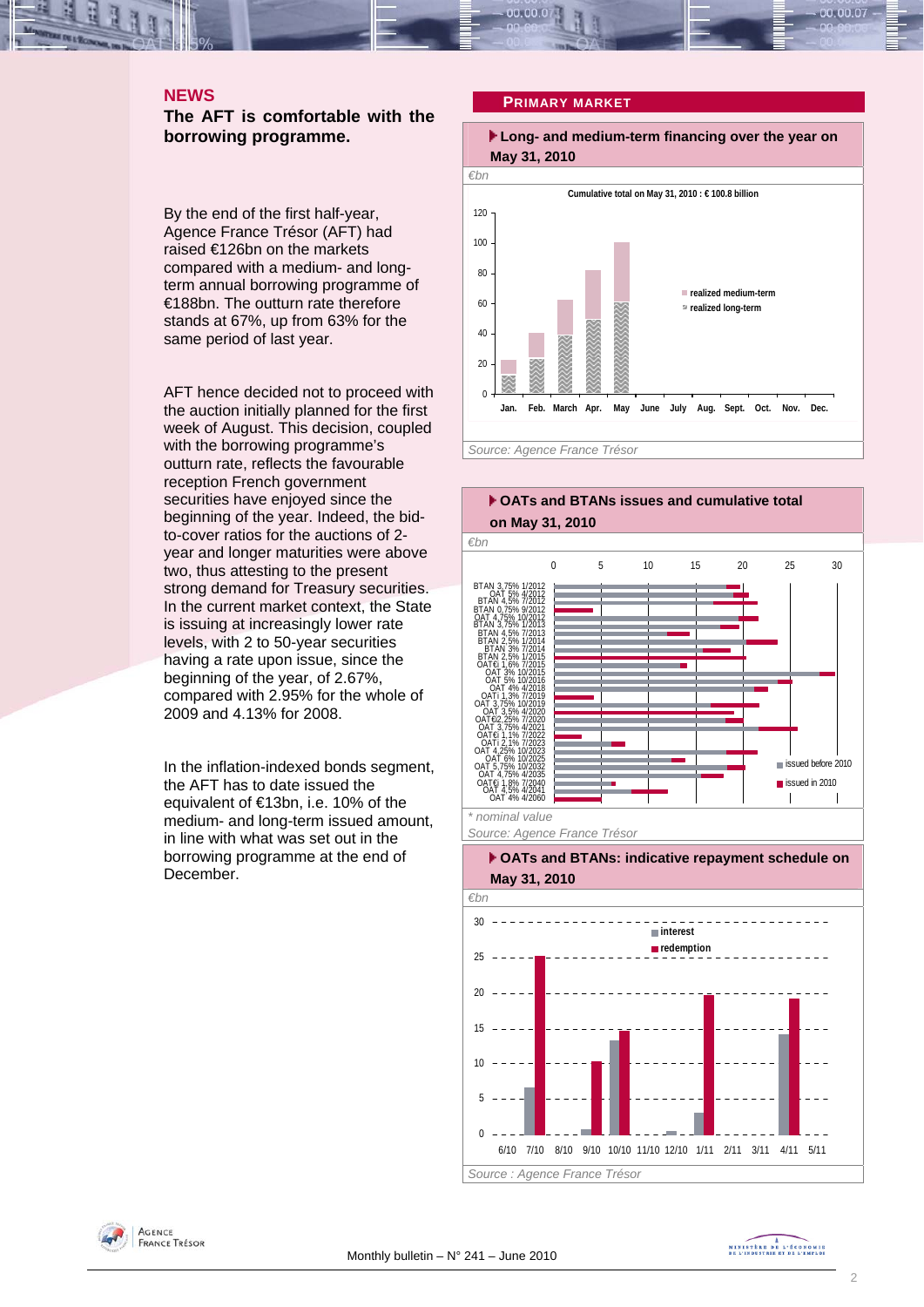#### ų E 00.00.07 00.00.

## **OAT and BTAN auctions – May 2010**

*€m* 

|                               | OAT 10 years | OAT 11 years      | OAT 31 years | BTAN 2 years | <b>BTAN 4 years</b>  | <b>BTAN 5 years</b> | OAT€i 12 years      |
|-------------------------------|--------------|-------------------|--------------|--------------|----------------------|---------------------|---------------------|
|                               | 4/25/2020    | 4/25/2021         | 4/25/2041    | 9/20/2012    | 1/12/2014            | 1/15/2015           | 7/25/2022           |
|                               | 3.50%        | 3.75%             | 4.50%        | 0.75%        | 2.50%                | 2.50%               | 1.10%               |
| <b>Auction date</b>           | 5/6/2010     | 5/6/2010          | 5/6/2010     | 5/20/2010    | 5/20/2010            | 5/20/2010           | 5/20/2010           |
| Settlement date               | 5/11/2010    | 5/11/2010         | 5/11/2010    | 5/25/2010    | 5/25/2010            | 5/25/2010           | 5/25/2010           |
| Amount announced              |              | $< 7.500 - 9.000$ |              |              | $< 7,000 -- 8,000 >$ |                     | $< 2,000 - 3,000 >$ |
| Bid amount                    | 8,165        | 3,760             | 2,455        | 8.975        | 4,270                | 6,265               | 4,172               |
| Amount served                 | 5,315        | 2,085             | 1,305        | 4,099        | 0,840                | 3,025               | 2,732               |
| of which: NCTs before auction | 0            | 0                 | 0            | 0            | $\theta$             | $\theta$            | 0                   |
| NCTs after auction            | 0            | 0                 | 0            | 0,023        | 0,224                | 0,799               | 0,151               |
| <b>Total issued amount</b>    | 5,315        | 2,085             | 1,305        | 4,122        | 1,064                | 3,824               | 2,883               |
| Bid-to-cover ratio            | 1,54         | 1,80              | 1,88         | 2,19         | 5,08                 | 2,07                | 1,53                |
| Weighted average price        | 102,71%      | 104,24%           | 111.93%      | 100,04%      | 104,23%              | 103,31%             | 97,27%              |
| Yield to maturity             | 3,18%        | 3,28%             | 3,84%        | 0,73%        | 1,30%                | 1,75%               | 1,34%               |
| Indexation coefficient*       | ٠            | $\sim$            | ٠            | ٠            | $\blacksquare$       | $\sim$              | 1,00705             |
| * as of the settlement date   |              |                   |              |              |                      |                     |                     |
| Source: Agence France Trésor  |              |                   |              |              |                      |                     |                     |

# **BTF auctions –May 2010**

| $\epsilon$ m               |            |            |            |            |            |            |
|----------------------------|------------|------------|------------|------------|------------|------------|
|                            | <b>BTF</b> | <b>BTF</b> | <b>BTF</b> | <b>BTF</b> | <b>BTF</b> | <b>BTF</b> |
|                            | 1 month    | 2 month    | 3 month    | 4 month    | 6 month    | 1 year     |
| <b>Auction date</b>        |            |            | 5/3/2010   |            | 5/3/2010   | 5/3/2010   |
| Settlement date            |            |            | 5/6/2010   |            | 5/6/2010   | 5/6/2010   |
| Maturity                   |            |            | 8/5/2010   |            | 10/7/2010  | 5/5/2011   |
| <b>Total issued amount</b> |            |            | 5,068      |            | 1,699      | 2,267      |
| Weighted average rate      |            |            | 0.260%     |            | 0.354%     | 0.600%     |
| <b>Auction date</b>        |            |            | 5/10/2010  |            | 5/10/2010  | 5/10/2010  |
| Settlement date            |            |            | 5/12/2010  |            | 5/12/2010  | 5/12/2010  |
| Maturity                   |            |            | 8/5/2010   |            | 11/4/2010  | 5/5/2011   |
| <b>Total issued amount</b> |            |            | 4,078      |            | 2,615      | 1,526      |
| Weighted average rate      |            |            | 0,212%     |            | 0,301%     | 0,374%     |
| <b>Auction date</b>        |            |            | 5/17/2010  |            | 5/17/2010  | 5/17/2010  |
| Settlement date            |            |            | 5/20/2010  |            | 5/20/2010  | 5/20/2010  |
| Maturity                   |            |            | 8/19/2010  |            | 11/4/2010  | 5/5/2011   |
| <b>Total issued amount</b> |            |            | 4,384      |            | 2,192      | 1,581      |
| Weighted average rate      |            |            | 0,211%     |            | 0.273%     | 0,360%     |
| <b>Auction date</b>        |            |            | 5/25/2010  |            | 5/25/2010  | 5/25/2010  |
| Settlement date            |            |            | 5/27/2010  |            | 5/27/2010  | 5/27/2010  |
| Maturity                   |            |            | 8/19/2010  |            | 11/4/2010  | 5/5/2011   |
| <b>Total issued amount</b> |            |            | 4,556      |            | 1,638      | 2,004      |
| Weighted average rate      |            |            | 0,161%     |            | 0,172%     | 0,327%     |
| <b>Auction date</b>        |            |            | 5/31/2010  |            | 5/31/2010  | 5/31/2010  |
| Settlement date            |            |            | 6/3/2010   |            | 6/3/2010   | 6/3/2010   |
| Maturity                   |            |            | 9/2/2010   |            | 12/2/2010  | 6/1/2011   |
| <b>Total issued amount</b> |            |            | 4,114      |            | 2,057      | 2,075      |
| Weighted average rate      |            |            | 0.163%     |            | 0,210%     | 0,352%     |

*Source: Agence France Trésor* 

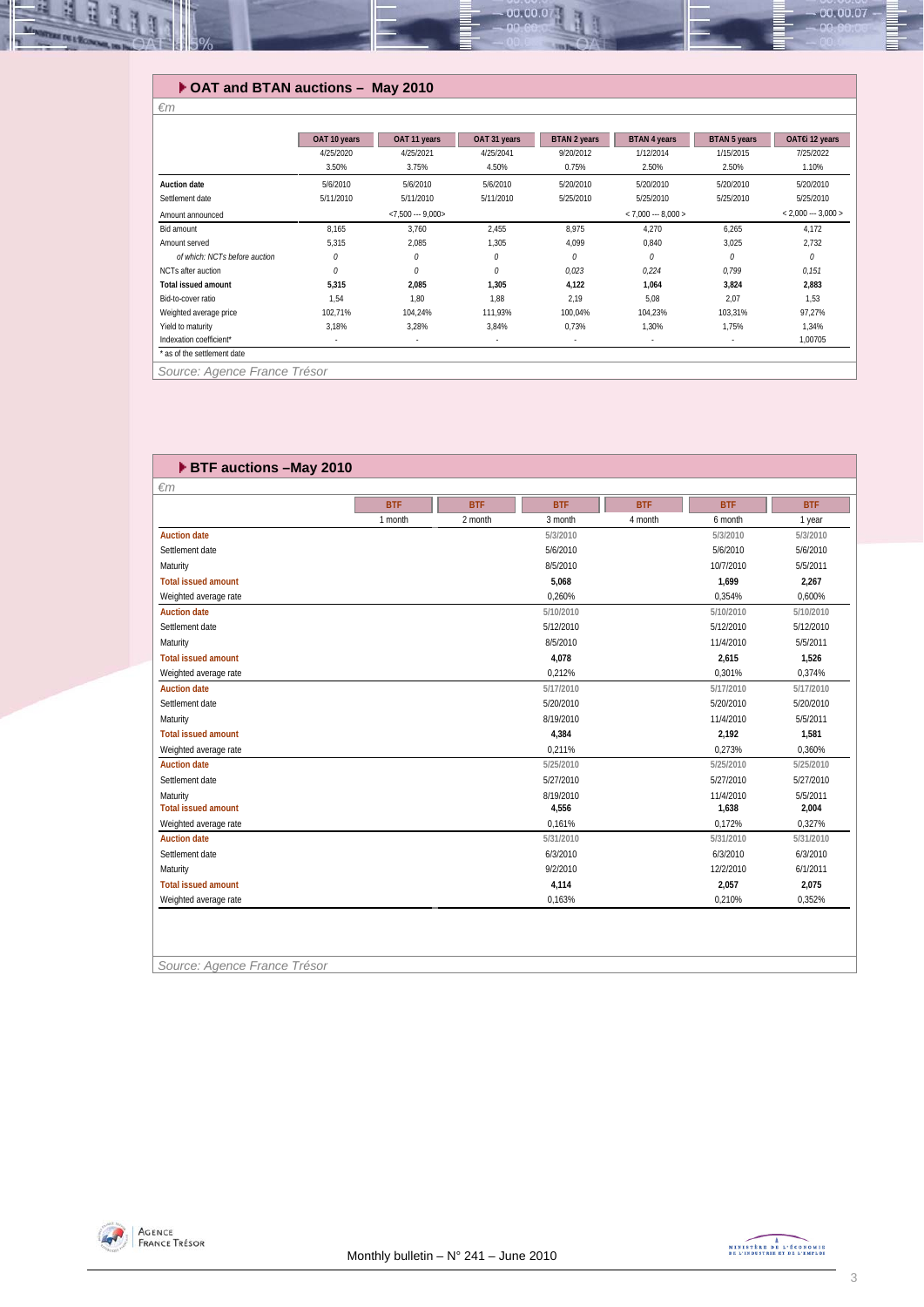







*(1) difference between the yield of the OAT 3.75% April 2017 and the yield of the OATi 1% July 2017 (2) difference between the yield of the OAT 4.25% April 2019 and the yield of the OAT€i 2.25% July 2020 (3) difference between the yield of the OAT 5.5% April 2029 and the yield of the OATi 3.4% July 2029 (4) difference between the yield of the OAT 5.75% October 2032 and the yield of the OAT€i 3.15% July 2032* 

| Negotiable government debt and swaps    |          |         |          |         |         |          |          |              |            |
|-----------------------------------------|----------|---------|----------|---------|---------|----------|----------|--------------|------------|
| $\varepsilon$ bn                        |          |         |          |         |         |          |          |              |            |
|                                         | end      | end     | end      | end     | end     | end      | end      | end of April | end of May |
|                                         | 2003     | 2004    | 2005     | 2006    | 2007    | 2008     | 2009     | 2010         | 2010       |
| Negotiable government debt              |          |         |          |         |         |          |          |              |            |
| outstanding                             | 788      | 833     | 877      | 877     | 921     | 1,017    | 1,148    | 1,189        | 1,209      |
| OAT                                     | 512      | 552     | 593      | 610     | 641     | 681      | 719      | 758          | 770        |
| <b>BTAN</b>                             | 168      | 184     | 189      | 200     | 202     | 198      | 215      | 226          | 234        |
| <b>BTF</b>                              | 109      | 97      | 95       | 66      | 79      | 138      | 214      | 205          | 205        |
| <b>Swaps outstanding</b>                | 61       | 61      | 52       | 44      | 42      | 28       | 20       | 17           | 18         |
| Average maturity of the negotiable debt |          |         |          |         |         |          |          |              |            |
| before swaps                            | 5 years  | 6 years | 6 years  | 7 years | 7 years | 6 years  | 6 years  | 6 years      | 6 years    |
|                                         | 297 days | 79 days | 267 days | 45 days | 51 days | 292 days | 246 days | 362 days     | 351 days   |
| after swaps                             | 5 years  | 6 years | 6 years  | 7 years | 7 years | 6 years  | 6 years  | 6 years      | 6 years    |
|                                         | 235 days | 34 days | 228 days | 16 days | 29 days | 276 days | 233 days | 352 days     | 341 days   |
|                                         |          |         |          |         |         |          |          |              |            |
|                                         |          |         |          |         |         |          |          |              |            |
|                                         |          |         |          |         |         |          |          |              |            |
| Source: Agence France Trésor            |          |         |          |         |         |          |          |              |            |



MINISTRE DE L'ÉCONOMIE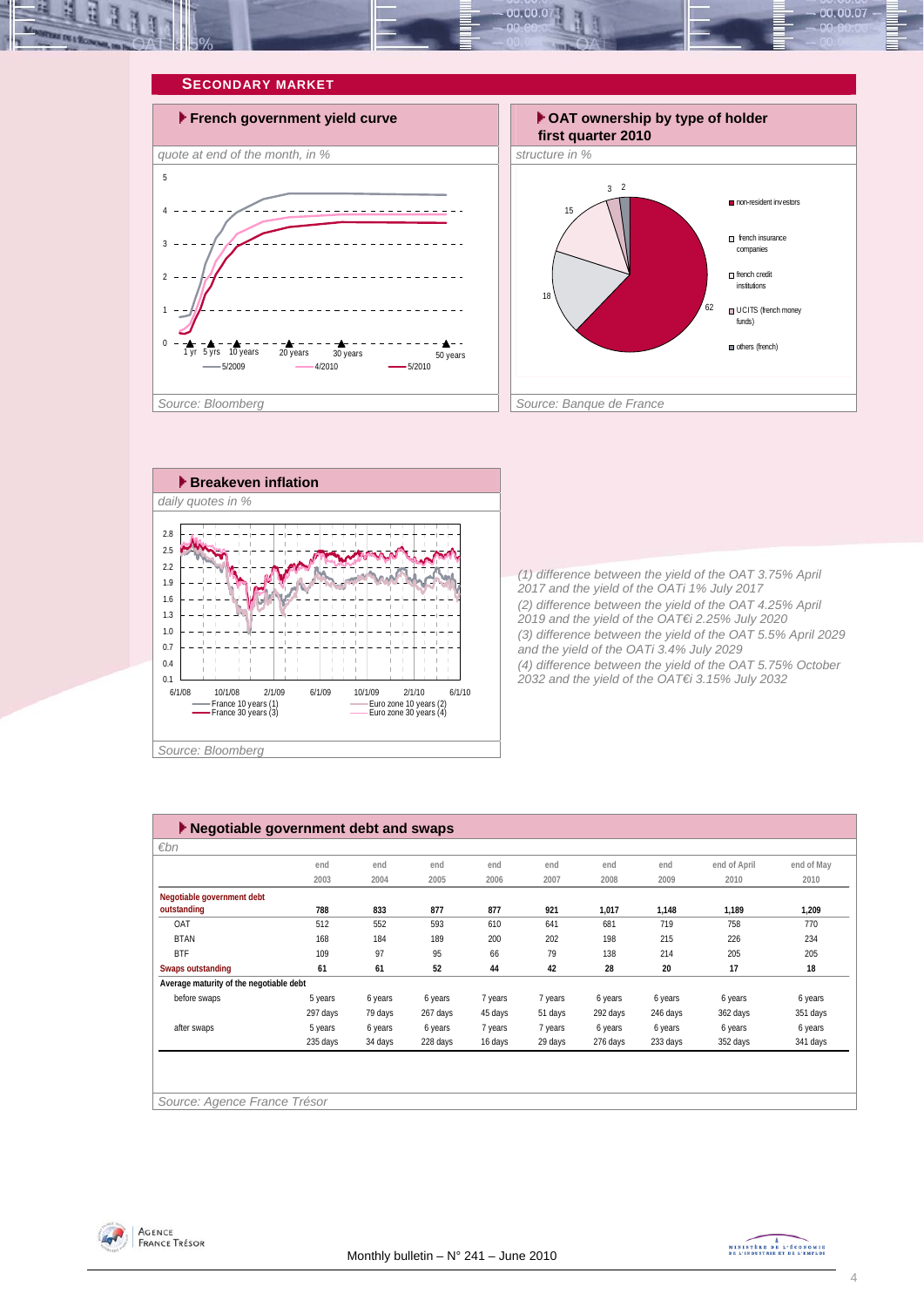

 $00.00.0$ 







MINISTRE DE L'ÉCONOMIE

00.00.07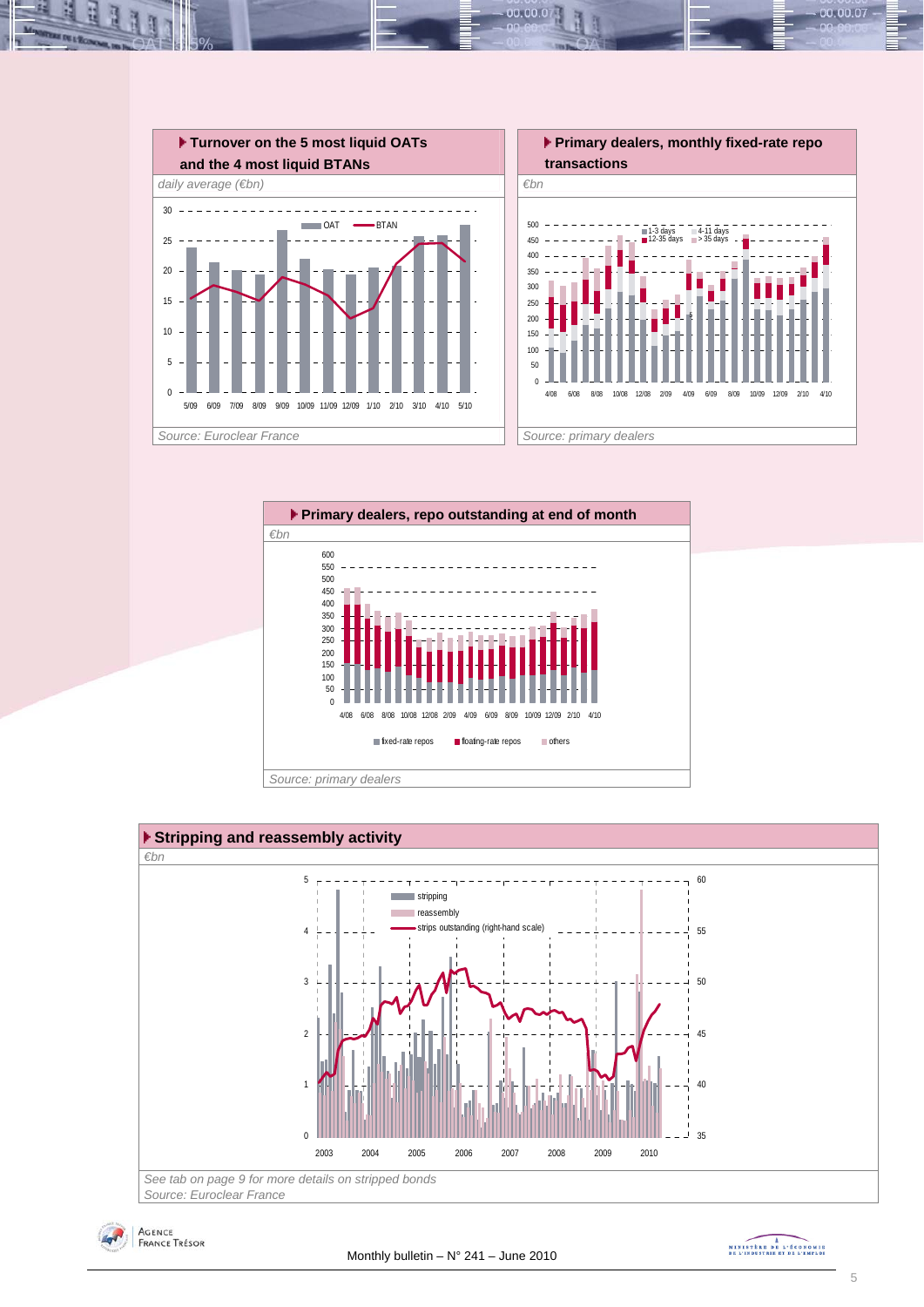#### **TRIBUNE**

# **Financing firms in the Euro area: from bank lending to the High Yield market**

**By Natacha Valla, Economist, Goldman Sachs** 

Each month, Euro area monetary data are awaited as they tell us about the status of bank credit. As such, the latest readings failed to restore confidence about access to finance of non-financial firms (NFF). In April, banks reduced their net supply of NFF credit to EUR 14 billion, leading to an annual contraction of 2.6%. What looks like a credit constraint - if not already in full swing, at least in gestation - is particularly disturbing at this stage of the cycle. Despite overall positive macroeconomic signals, investment continues to weaken (it again declined by 1.1% in the first quarter of 2010). It would be highly unfortunate if a funding constraint came to hamper its cyclical recovery.



This credit tightening does not fall evenly across firms. In a recent survey, the ECB showed that credit conditions for small and medium enterprises – be it in terms of rates, guarantees or other covenants - were a particular concern.

In parallel, the recent stress in southern Eurozone sovereign debt markets has intensified concerns regarding the health of the European banking system. If anything, this suggests that credit supply has a good chance to remain sluggish for a while. Alternative funding sources might therefore turn out to be instrumental in keeping the recovery on track.

One of them could well come from the high yield (HY) market. In Europe, HY bonds have "pros": issuers tend to be geographically diversified; they are also better positioned than their American counterparts to capture global demand, particularly in BBB / BB segments; their fundamentals are better (lower default rates, according to Moody's). Nevertheless, in the past, the HY valorisation did not end up being particularly favourable to Europe, probably on account of the fact that European issuers are on average less well known, and the market is still very small (about EUR 126bn according to the BoA-ML index) and therefore not liquid enough.

This notwithstanding, HY markets have grown at a spectacular pace recently, featuring a growth of+40% in a year and +77% since early 2008, with a significant decrease in the gap between US and European risk premia. This dynamism can be decomposed into three components: a number of high-quality firms were downgraded HY; others have used bonds to refinance their bank loans; HY bonds were also issued for the first time (according to Dealogic, 18 IPOs were performed last year in Europe, and 7 this year). The number of issuers in 2009-2010 is slightly higher than historical averages, and if the trend continues, issuance might exceed the record 2006. Overall, if we exclude lower ranked HY issuers, the HY segment of the corporate bond market posted gains of 5.8% since the beginning of the year, and could well exceed 10% over 2010.

There is certainly a cyclical dimension in the bond issue, which replaces the temporary breakdown of bank credit. But the trends are manifest enough to suggest an incipient structural shift in the way firms get funding.

*NB: this Agence France Trésor forum offers economists an opportunity to express their personal opinion. Thus, the above article strictly reflects the author's view, and should not be construed as expressing the viewpoints of Agence France Trésor or the Ministry of the Economy, Industry and Employment.* 

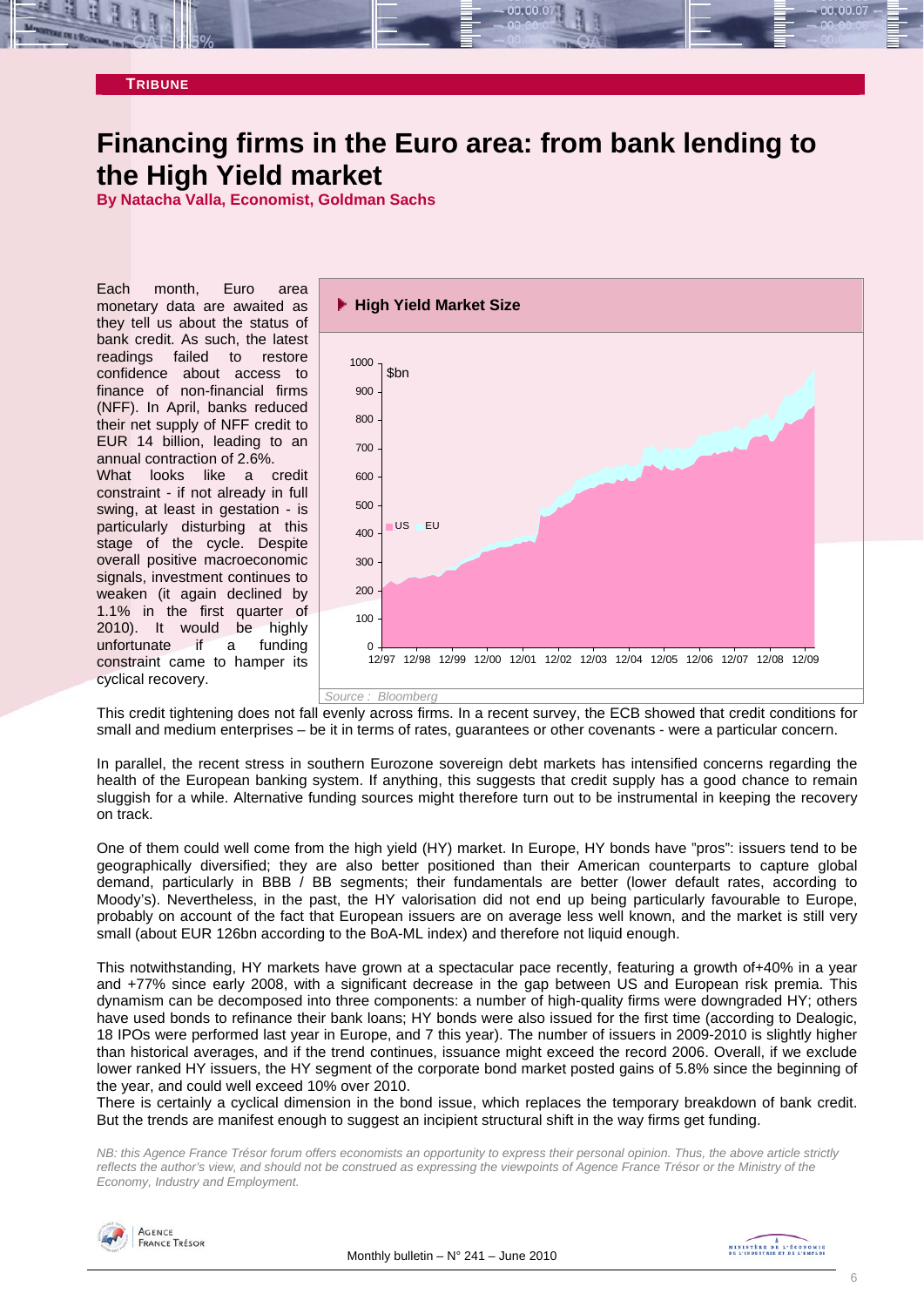

## **THE FRENCH ECONOMY**

| $\blacktriangleright$ Macro-economic forecast |        |         |      |
|-----------------------------------------------|--------|---------|------|
| Real growth rate as a %                       |        |         |      |
|                                               | 2008   | 2009    | 2010 |
| French GDP                                    | 0.2    | $-2.6$  | 1.4  |
| Household consumption                         | 0.5    | 0.6     | 1.4  |
| <b>Business investment</b>                    | 2.4    | $-8.0$  | 0.6  |
| Exports                                       | $-0.5$ | $-12.4$ | 3.7  |
| Imports                                       | 0,6    | $-10.7$ | 3,6  |
| Consumer prices                               | 2.8    | 0.1     | 1.2  |
| (on an annual average basis)                  |        |         |      |

#### **Execent economic indicators**

| Industrial output*, year-on-year       | 7.9%          | 4/2010     |
|----------------------------------------|---------------|------------|
| Household consumption*, year-on-year   | 1.1%          | 4/2010     |
| Unemployment rate (ILO)                | 9.9%          | 3/2010     |
| Consumer prices, year-on-year          |               |            |
| all items                              | 1.6%          | 5/2010     |
| all items excluding tobacco            | 1.6%          | 5/2010     |
| Trade balance, fob-fob, sa             | $-4.2$ FUR bn | 4/2010     |
|                                        | $-4.4$ FUR bn | 3/2010     |
| Current account balance, sa            | $-3.5$ FUR bn | 4/2010     |
| н                                      | $-4.5$ EUR bn | 3/2010     |
| 10-year constant maturity rate (TEC10) | 2.94%         | 05/31/2010 |
| 3-month interest rate (Euribor)        | 0.701%        | 05/31/2010 |
| FUR / USD                              | 1.2307        | 05/31/2010 |
| EUR / JPY                              | 112.62        | 05/31/2010 |

*Source: Ministry of the Economy, Industry and Employment \*manufactured goods –* 

*Source: Insee; Ministry of the Economy, Industry and Employment; Banque de France* 





|                    |          |           |          | end of April level |          |
|--------------------|----------|-----------|----------|--------------------|----------|
|                    | 2008     | 2009      | 2008     | 2009               | 2010     |
| General budget     |          |           |          |                    |          |
| balance            | $-56,99$ | $-129.91$ | $-30,53$ | $-56,80$           | $-49,00$ |
| revenue            | 291,12   | 237,22    | 92,53    | 70,24              | 81,56    |
| expenditure        | 348,11   | 367,13    | 123,06   | 127,04             | 130,56   |
| Balance of special |          |           |          |                    |          |
| Treasury accounts  | 0,72     | $-8,12$   | $-14.31$ | $-14.79$           | $-7.20$  |
| General budget     |          |           |          |                    |          |
| outturn            | $-56.27$ | $-138.03$ | $-44.84$ | $-71.59$           | $-56.20$ |
|                    |          |           |          |                    |          |
|                    |          |           |          |                    |          |
|                    |          |           |          |                    |          |



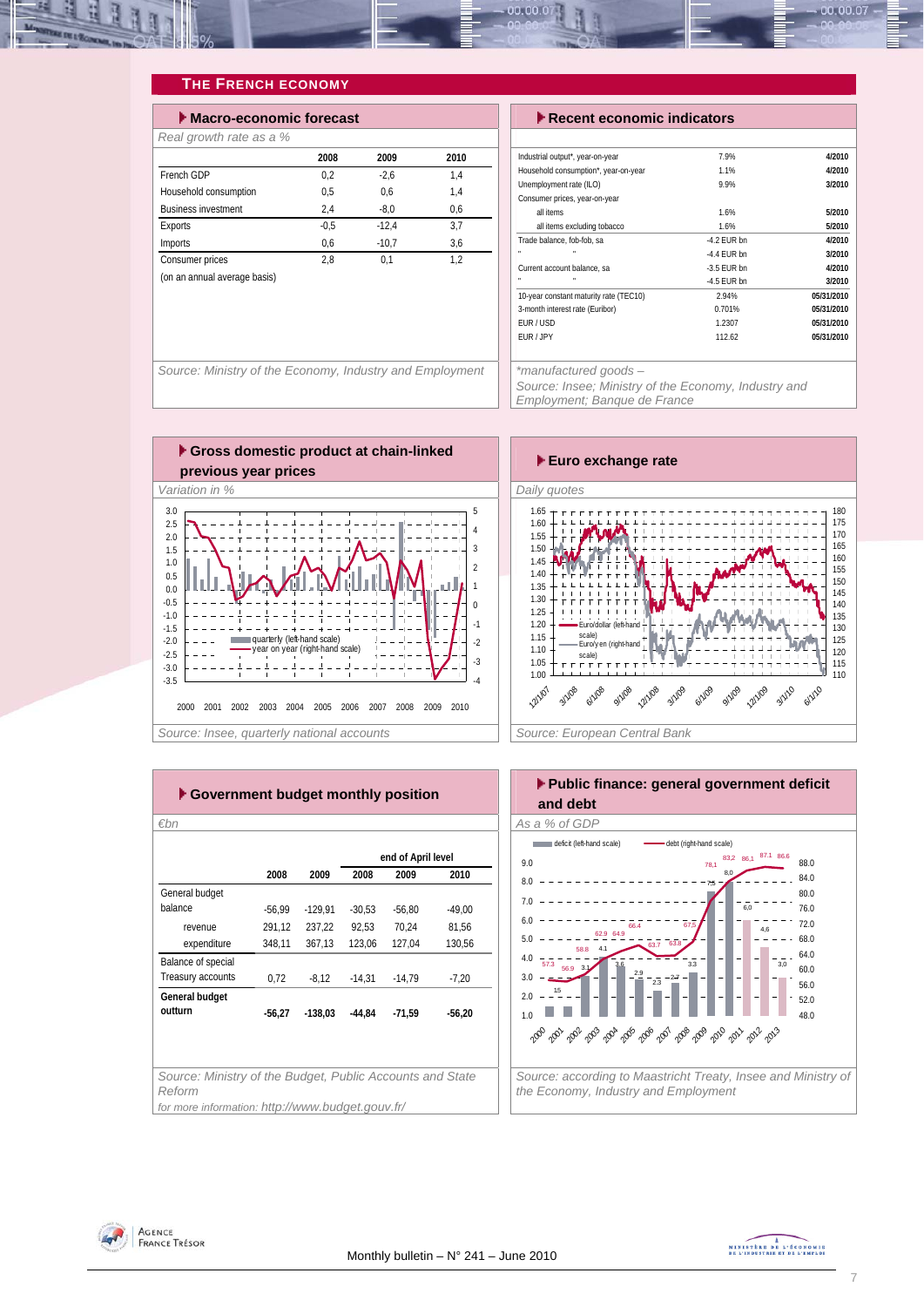|    | $\blacktriangleright$ Timetable for the release of French economic indicators |    |                                                     |
|----|-------------------------------------------------------------------------------|----|-----------------------------------------------------|
|    | <b>June 2010</b>                                                              |    | <b>July 2010</b>                                    |
| 3  | Job seekers Q1-2010 (BIT)                                                     | 7  | Foreign trade in May                                |
| 8  | Foreign trade in April                                                        | 8  | Central government budget: statement at end of May  |
| 8  | Central government budget: statement at end of April                          | 9  | Industrial output in May                            |
| 10 | Industrial output in April                                                    | 12 | Balance of payments in May                          |
| 10 | Payroll employment: final results Q1-2010                                     | 13 | Consumer prices: index for June                     |
| 11 | Consumer prices: index for May                                                | 22 | Household confidence survey: July survey            |
| 11 | Balance of payments in April                                                  | 22 | Industrial trends: monthly survey for July          |
| 23 | Industrial trends: monthly survey for June                                    | 23 | Industrial trends: quarterly survey for July        |
| 24 | Household consumption of manufactured goods in May                            | 23 | Household consumption of manufactured goods in June |
| 25 | Quarterly national accounts: final results Q1-2010                            | 27 | Job seekers in June                                 |
| 29 | Household confidence survey: June survey                                      | 29 | Industrial producer prices: June index              |
| 29 | New building starts in May                                                    |    |                                                     |
| 30 | General government debt Q1-2010                                               |    |                                                     |
|    | Harmonized index of consumer prices – Eurozone (Eurostat)                     |    |                                                     |
|    | Index for May: June 16                                                        |    |                                                     |
|    | Index for June: July 14                                                       |    |                                                     |
|    |                                                                               |    |                                                     |

00.00.07

## **INTERNATIONAL COMPARISONS**







H

Ŀ



00.00.07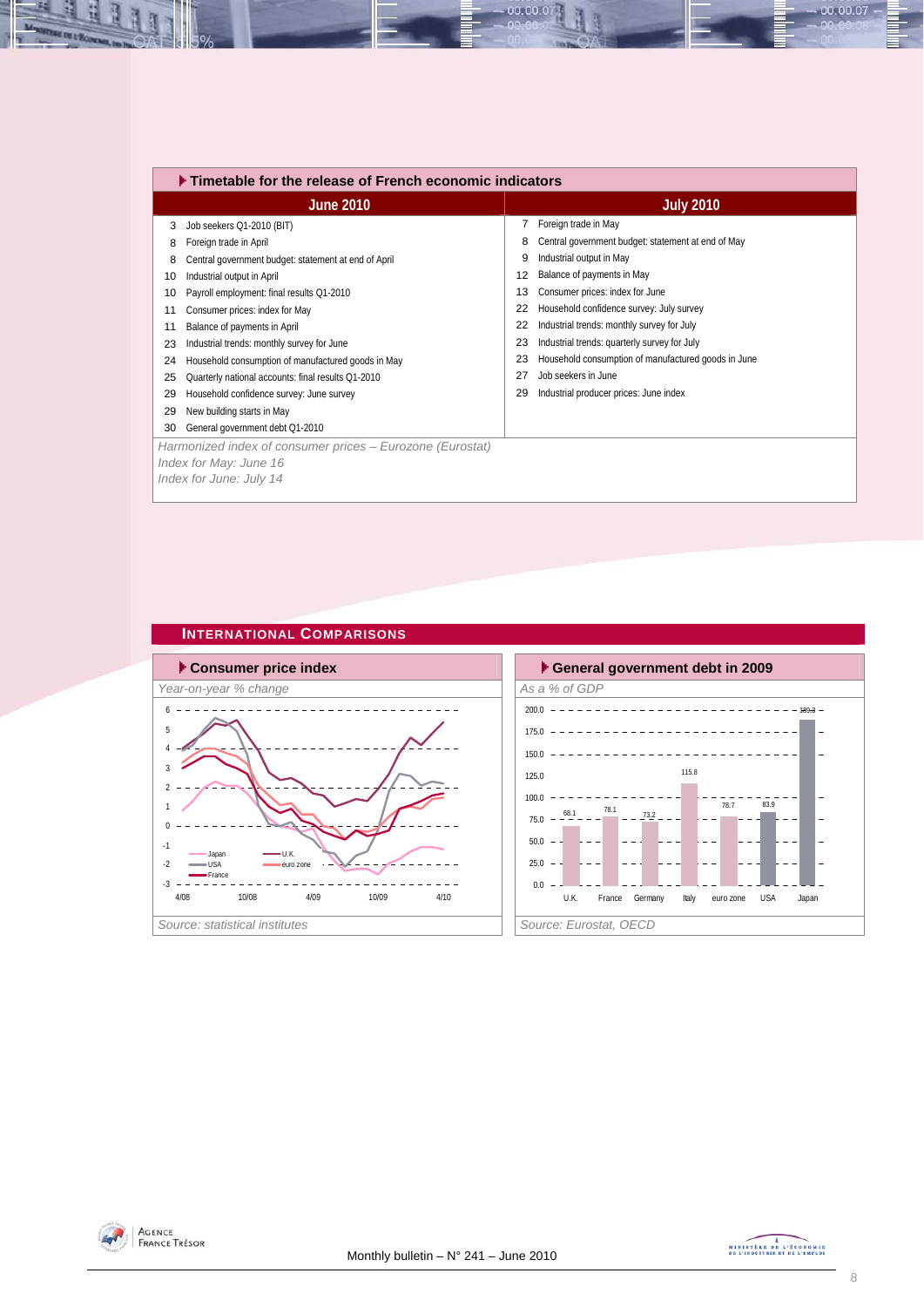#### **FRENCH GOVERNMENT NEGOTIABLE DEBT OUTSTANDING -** *DETTE NEGOCIABLE DE L'ETAT*

an an a

#### **OAT au 31 mai 2010** */ fungible Treasury bonds at May 31, 2010*

*En euros* 

| <b>CODE ISIN</b><br><b>Euroclear France</b> | Libellé de l'emprunt /<br>Bond                               | Encours / Outstanding            | Coefficient d'indexation / Valeur nominale/ démembré<br>indexation coefficient | face value     | / stripped     | <b>CODE ISIN</b><br><b>Euroclear France</b> | Libellé de l'emprunt /<br>Bond | Encours / Outstanding                            | Coefficient d'indexation<br>/ indexation coefficient | Valeur nominale/ face value | démembré<br>/ stripped |
|---------------------------------------------|--------------------------------------------------------------|----------------------------------|--------------------------------------------------------------------------------|----------------|----------------|---------------------------------------------|--------------------------------|--------------------------------------------------|------------------------------------------------------|-----------------------------|------------------------|
|                                             | Échéance 2010                                                | 14 594 023 618                   |                                                                                |                |                |                                             | Échéance 2020                  | 41 665 225 500                                   |                                                      |                             |                        |
| FR0000187023                                | OAT 5.5% 25 octobre 2010                                     | 14 594 023 618                   |                                                                                |                | 471 083 000    | FR0010854182                                | OAT 3.5% 25 avril 2020         | 18 994 000 000                                   |                                                      |                             | 339 500 000            |
|                                             | Échéance 2011                                                | 51 385 714 962                   |                                                                                |                |                | FR0010050559                                | OATEI 2.25% 25 juillet 2020    | 22 671 225 500 (1)                               | 1.13498                                              | 19 975 000 000              | $\bigcap$              |
| FR0000570731                                | OAT 6.5% 25 avril 2011                                       | 19 272 445 710                   |                                                                                |                | 515 629 900    |                                             | Échéance 2021                  | 25 717 000 000                                   |                                                      |                             |                        |
| FR0010094375                                | OATi 1,6% 25 juillet 2011                                    | 16 458 382 920 (1)               | 1.11484                                                                        | 14 763 000 000 | $\overline{0}$ | FR0010192997                                | OAT 3.75% 25 avril 2021        | 25 717 000 000                                   |                                                      |                             | 164 642 700            |
| FR0000187874                                | OAT 5% 25 octobre 2011                                       | 15 654 886 332                   |                                                                                |                | 70 209 000     |                                             | Échéance 2022                  | 4 152 800 500                                    |                                                      |                             |                        |
| FR0000188328                                | Échéance 2012<br>OAT 5% 25 avril 2012                        | 64 690 073 803<br>20 576 110 580 |                                                                                |                | 247 350 000    | FR0000571044                                | OAT 8.25% 25 avril 2022        | 1 243 939 990                                    |                                                      |                             | 810 950 000            |
| FR0000188013                                | OAT€i 3% 25 juillet 2012                                     | 16 999 142 960 (1)               | 1.17284                                                                        | 14 494 000 000 | $\overline{0}$ | FR0010899765                                | OAT€i 1.1% 25 iuillet 2022     | 2 908 860 510 (1)                                | 1.00897                                              | 2 883 000 000               |                        |
| FR0000188690                                | OAT 4.75% 25 octobre 2012                                    | 21 629 122 924                   |                                                                                |                | 14 504 000     |                                             | Échéance 2023                  | 39 971 881 743                                   |                                                      |                             |                        |
| FR0000570780                                | OAT 8.5% 26 décembre 2012                                    | 5 485 697 339                    |                                                                                |                |                | FR0000571085                                | OAT 8.5% 25 avril 2023         | 10 606 195 903                                   |                                                      |                             | 6709625000             |
|                                             | Échéance 2013                                                | 59 005 429 854                   |                                                                                |                |                | FR0010585901                                | OATi 2,1% 25 juillet 2023      | 7862685840 (1)                                   | 1,04252                                              | 7 542 000 000               |                        |
| FR0000188989                                | OAT 4% 25 avril 2013                                         | 20 652 183 879                   |                                                                                |                | 232 250 000    | FR0010466938                                | OAT 4.25% 25 octobre 2023      | 21 503 000 000                                   |                                                      |                             | 176 102 000            |
| FR0000188955                                | OATi 2,5% 25 juillet 2013                                    | 17 803 488 296 (1)               | 1.13269                                                                        | 15 717 882 471 | $\overline{0}$ |                                             | Échéance 2025                  | 13 856 928 118                                   |                                                      |                             |                        |
| FR0010011130                                | OAT 4% 25 octobre 2013                                       | 20 549 757 679                   |                                                                                |                | 181 180 000    | FR0000571150                                | OAT 6% 25 octobre 2025         | 13 856 928 118                                   |                                                      |                             | 2877326900             |
|                                             | Échéance 2014                                                | 38 988 724 224                   |                                                                                |                |                |                                             | Échéance 2028                  | 17 092 946                                       |                                                      |                             |                        |
| FR0010061242                                | OAT 4% 25 avril 2014                                         | 20 334 752 234                   |                                                                                |                | 331 625 000    | FR0000571226                                | OAT zéro coupon 28 mars 2028   | 17 092 946 (3)                                   |                                                      | 46 232 603                  |                        |
| FR0010112052                                | OAT 4% 25 octobre 2014                                       | 18 653 971 990                   |                                                                                |                | 178 550 000    |                                             | Échéance 2029                  | 27 164 416 079                                   |                                                      |                             |                        |
|                                             | Échéance 2015                                                | 64 706 526 733                   |                                                                                |                |                | FR0000571218                                | OAT 5.5% 25 avril 2029         | 18 308 880 458                                   |                                                      |                             | 3 281 515 900          |
| FR0010163543                                | OAT 3.5% 25 avril 2015                                       | 19 388 313 893                   |                                                                                |                | 184 450 000    | FR0000186413                                | OATi 3,4% 25 juillet 2029      | 8 855 535 621 (1)                                | 1.18848                                              | 7 451 144 000               |                        |
| FR0010135525                                | OAT€i 1,6% 25 juillet 2015                                   | 15 628 212 840 (1)               | 1.11217                                                                        | 14 052 000 000 | $\overline{0}$ |                                             | Échéance 2032                  | 30 987 391 530                                   |                                                      |                             |                        |
| FR0010216481                                | OAT 3% 25 octobre 2015<br>Échéance 2016                      | 29 690 000 000<br>49 443 000 000 |                                                                                |                | 55 894 000     | FR0000188799                                | OATEi 3,15% 25 juillet 2032    | 10 774 068 930 (1)                               | 1.14997                                              | 9 369 000 000               |                        |
| FR0010288357                                | OAT 3.25% 25 avril 2016                                      | 24 223 000 000                   |                                                                                |                | 377 050 000    | FR0000187635                                | OAT 5.75% 25 octobre 2032      | 20 213 322 600                                   |                                                      |                             | 8 025 299 000          |
| FR0000187361                                | OAT 5% 25 octobre 2016                                       | 25 220 000 000                   |                                                                                |                | 881 530 000    |                                             | Échéance 2035                  | 17 848 000 000                                   |                                                      |                             |                        |
|                                             | Échéance 2017                                                | 59 827 275 260                   |                                                                                |                |                | FR0010070060                                | OAT 4.75% 25 avril 2035        | 17 848 000 000                                   |                                                      |                             | 3 641 686 000          |
| FR0010415331                                | OAT 3,75% 25 avril 2017                                      | 20 890 000 000                   |                                                                                |                | 7 100 000      |                                             | Échéance 2038                  | 23 889 000 000                                   |                                                      |                             |                        |
| FR0010235176                                | OATi 1% 25 juillet 2017                                      | 20 525 275 260 (1)               | 1.07541                                                                        | 19 086 000 000 | $\sqrt{0}$     | FR0010371401                                | OAT 4% 25 octobre 2038         | 23 889 000 000                                   |                                                      |                             | 4 220 250 000          |
| FR0010517417                                | OAT 4.25% 25 octobre 2017                                    | 18 412 000 000                   |                                                                                |                | 6 700 000      |                                             | Échéance 2040                  | 6 959 212 920                                    |                                                      |                             |                        |
|                                             | Échéance 2018                                                | 40 214 000 000                   |                                                                                |                |                | FR0010447367                                | OATEi 1,8% 25 juillet 2040     | 6 959 212 920 (1)                                | 1,06524                                              | 6 533 000 000               |                        |
| FR0010604983                                | OAT 4% 25 avril 2018                                         | 22 545 000 000                   |                                                                                |                | 400 350 000    |                                             | Échéance 2041                  | 11 968 000 000                                   |                                                      |                             |                        |
| FR0010670737                                | OAT 4.25% 25 octobre 2018                                    | 17 669 000 000                   |                                                                                |                | 326 500 000    | FR0010773192                                | OAT 4,5% 25 avril 2041         | 11 968 000 000                                   |                                                      |                             | 3 195 700 000          |
|                                             | Échéance 2019                                                | 62 769 527 145                   |                                                                                |                |                |                                             | Échéance 2055                  | 14 926 000 000                                   |                                                      |                             |                        |
| FR0000189151                                | OAT 4.25% 25 avril 2019                                      | 28 002 000 000                   |                                                                                |                | 127 360 000    | FR0010171975                                | OAT 4% 25 avril 2055           | 14 926 000 000                                   |                                                      |                             | 3 674 217 000          |
| FR0010850032                                | OATi 1,3% 25 juillet 2019                                    | 4 238 381 640 (1)                | 1,01203                                                                        | 4 188 000 000  | $\overline{0}$ |                                             | Échéance 2060                  | 5 000 000 000                                    |                                                      |                             |                        |
| FR0000570921                                | OAT 8,5% 25 octobre 2019                                     | 8 844 392 893                    |                                                                                |                | 4 405 286 100  | FR0010870956                                | OAT 4% 25 avril 2060           | 5 000 000 000                                    |                                                      |                             | 739 000 000            |
| FR0010776161<br>FR0000570954                | OAT 3.75% 25 octobre 2019<br>OAT cap. 9,82% 31 décembre 2019 | 21 666 000 000<br>18 752 612 (2) |                                                                                | 6 6 9 2 1 5 4  | 1 086 500 000  |                                             |                                |                                                  |                                                      |                             |                        |
|                                             |                                                              |                                  |                                                                                |                |                |                                             |                                |                                                  |                                                      |                             | 769 747 244 935        |
|                                             |                                                              |                                  |                                                                                |                |                |                                             |                                | <b>Total OAT / total fungible Treasury bonds</b> |                                                      |                             |                        |

*(1) Encours OAT indexées = valeur nominale x coefficient d'indexation / indexed bonds outstanding = face value x indexation coefficient (2) y compris intérêts capitalisés au 31/12/2009 / including coupons capitalized at 12/31/2009 ; non offerte à la souscription / not open to subscription (3) valeur actualisée au 28/03/2009 / actualized value at 03/28/2009 ; non offerte à la souscription / not open to subscription*

*OATi : OAT indexée sur l'indice français des prix à la consommation (hors tabac) / OAT indexed on the French consumer price index (excluding tobacco) OAT€i : OAT indexée sur l'indice des prix à la consommation harmonisé de la zone euro (hors tabac) / OAT indexed on the eurozone harmonized index of consumer price (excluding tobacco)*